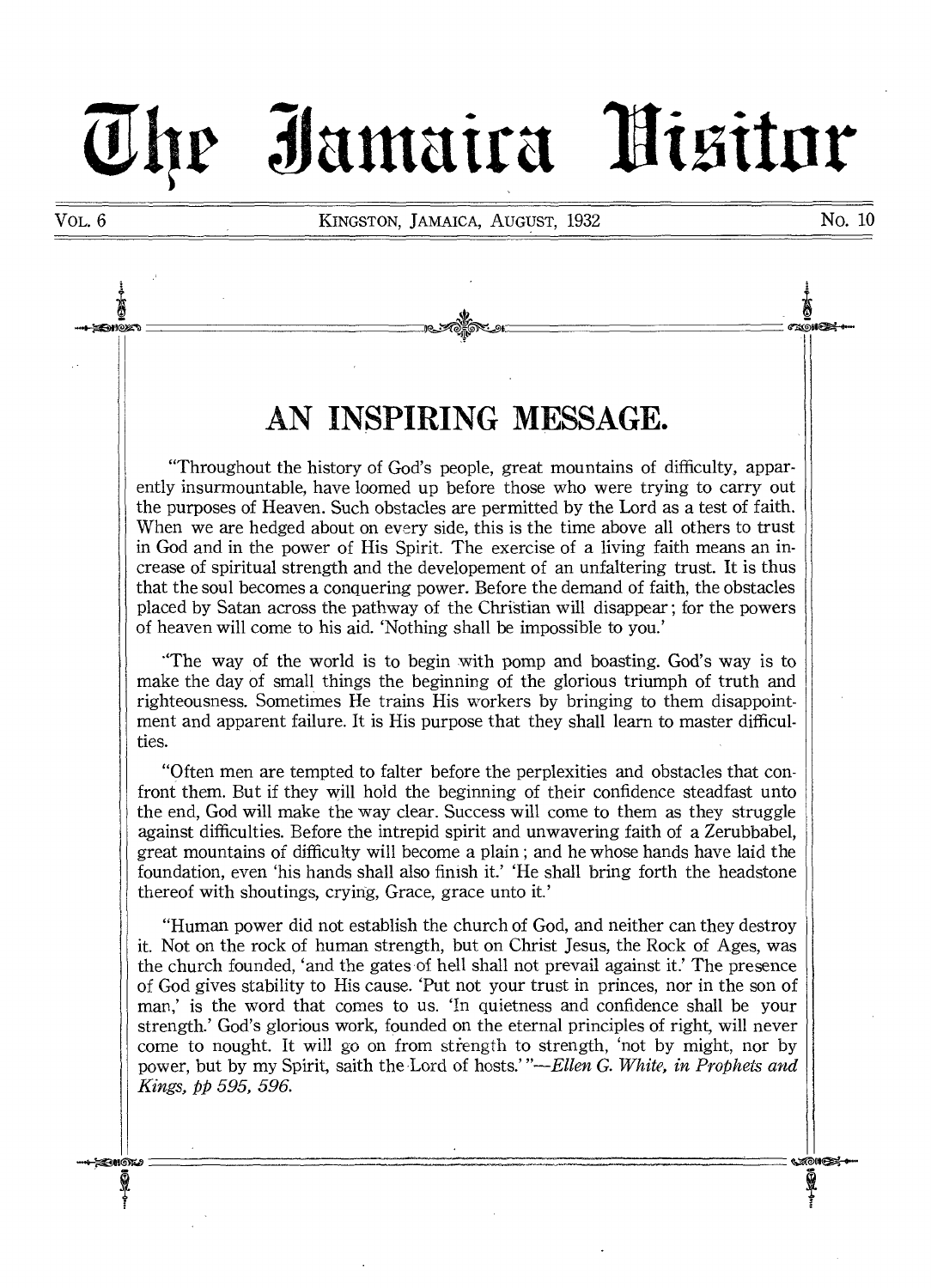# **THE BIBLE STUDY**

# **BIBLE DOCTRINES, IN STANDARD OF ATTAINMENT.**

- 1. Q. What value does the Apostle John place upon true doctrine?
- A. II John, vs. 9. He that abideth in the doctrine of Christ has both the Father and the Son in his heart.
- 2. Q. From whence do true, doctrines emanate ?
- A. John 7 : 16. They come from God, the, Father, through Jesus.
- 3. Q. Where are these doctrines found?
- A. II Tim. 3': 16, 17. They are found in the Scriptures.
- 4. Q. What kind of doctrines are those which are not in the Scriptures?
- A. Matt. 15: 8, 9. They are "vain," valuless and hypocritical.
- 5. Q. To what did Paul advise Timothy to give special attention?
- A. I Tim. 4: 13. To reading, exhortation, and doctrine.
- **6. Q.** How does the Lord reveal His doctrines?
- A. Deut. 32: 2. He causes it to fall upon our hearts like showers *of* rain, causing a living experience to spring up within.
- 7. Q. Whom only can the Lord teach His doctrines ?
- A. Isa. 28: 9. To those only who are as receptive as a child.
- 8. Q. What is His method of teaching us?
- A. Isa. 28: 10, 13; Matt. 18: 2-4. A little at a time.
- 9. Q. What kind of doctrine, only, does the Lord give us?
- A. Prov. 4: 2. Only good doctrine.

NOTE: The Lord's method of teaching us, demands that we be constant in study and meditation. If we receive only a little at a time, then we must open the heart and mind often if we have no more. Hence there is need in God's method for constant and systematic study. Doctors advise mothers •to feed their offspring when young on this method. They must eat at regular intervals daily. This helps digestion and physical developement. **Thus also,** in spiritual experiences, as new-born babes,' we must desire the sincere milk of the Word that we may grow thereby. I Pet. 2 : 2 ; John 6 : 53-57.

- 10. Q. When Jesus taught His doctrine how did it affect the people ?
- A. Matt. 7: 28. It astonished them.
- 11. Q. When Paul preached the same, how were the people affected ?
- A. Acts 13: 12. It had the same effect.
- 12. Q. When the early Christians received these doctrines, how did they relate themselves to them ?

A. Acts 2: 42. They "were constant in studying" them.

NOTE: What a wealth of rich experience is held out to the student of Bible doctrine! What a mighty transformation it will produce! What untold joy it creates within us! Poor Jeremiah, called to a task for which he felt wholly incompetent, and to endure the bitter reproach of those whom he rebuked, their hatred, persecution, and scorn, until his soul became overwhelmed, and longed for *some* jewel of comfort, some pearl of great price to soothe his aching heart. But jewels are not found on the surface, and pearls are discovered in the depths. So he searched into God's word, far beneath the rugged paths of doubt and discomfort, deep down beneath the surging waves of distress; until with astonishing ecstacy he found what he needed. Said he, "Thy words were found, and I did eat them ; and Thy word was unto me the joy and rejoicing of my heart ...  $(charp. 15:16)'$  It was when men had cast him off that the doctrine of Adoption became clear to him. He was a son of God.

# **MESSAGE FROM THE GENERAL CONFERENCE PRESIDENT.** .

Dear Fellow-Believer :

The General Conference in Spring Council has instructed me to write to you and place before you a matter in which I am sure you are deeply interested.

The serious shrinkage of missions income during recent months has brought the General Conference to a very serious situation in our world work. At the last Autumn Council appropriations to missions were reduced by ten per cent in addition to six per cent the year before, and workers' wages were cut ten per cent. By these cuts we had hoped to carry on in all places without calling missionaries home from any part of the world. It was then recognized, however, that no further decrease of missions income could take place if our hope was to be fulfilled. I regret to tell you that the hopes of the income being kept up to what it was in 1931 are not being realized. There is a serious shrinkage. In view of this, the General Conference has found it necessary to cut the missions appropriations an additional eight per cent, and reduce workers' wages another ten per cent. Thus within eight months our forieign *missions* have had their appropriations from the General Conference cut by eighteen per cent, and our workers have had their wages reduced by twenty per cent.

In addition to these drastic measures, a large number of economies have been effected in all places to the ends of the earth. Others are being brought about as

rapidly as possible. The General Conference headquarters staff is being readjusted and reduced as far as an efficient administration of our world work in these difficult times will permit. But the shrinkage of in*income is so serious* that all these measures to save and reduce do not fully take care of the shortage. If there is no further shrinkage of missions income during this year, we still will be \$150,000 short of meeting our missions expense. If the income continues to shrink, this large shortage will be increased.

To help this situation we are appealing to our people everywhere to increase by three pence or more per week their giving to missions through the Sabbath school, and to put forth extraordinary efforts in Harvest Ingathering and all other of our money raising enterprises. Thus we hope not only to prevent any further decrease of our missions income but, if possible, to provide a substantial increase.

But even this is not enough to bring our great foreign mission work through this time of crisis without defeat and retreat. It is obvious that appeal must be made to our people for an emergency offering in this hour of great need in our work. Recognizing this, the Spring Council which has just closed, took action inviting every Seventh-day Adventist in North America to give one dollar or more to the missions fund of the General Conference, and thus raise at least \$50,000 to help in the present emergency. It is understood that this is to be in addition to all our ordinary giving, and to count on the two shillings and six-pence per week fund.

The purpose of this letter is to appeal to you for your sincere and' prayerful cooperation in providing this additional amount. A dollar or more given now as a special offering by each of fifty thousand of our church members will *provide* the cause of foreign missions with money that is absolutely necessary to keep a large number of our *missionaries* at their places in the great world field. It is not possible to cut and economize more within one year than we already have done. To go further and more rapidly in this direction would but bring despair to many hundreds of workers whom we have sent out to far places, and would result in confusion just when trustful steadiness is essential.

Never before have we been so blessed in soul winning. Never has such widespread interest in the message of truth been manifest in the world. It is a time for advance and not for retreat. It surely cannot be the mind of the Lord that we now yield ground in our work just when we might press on as never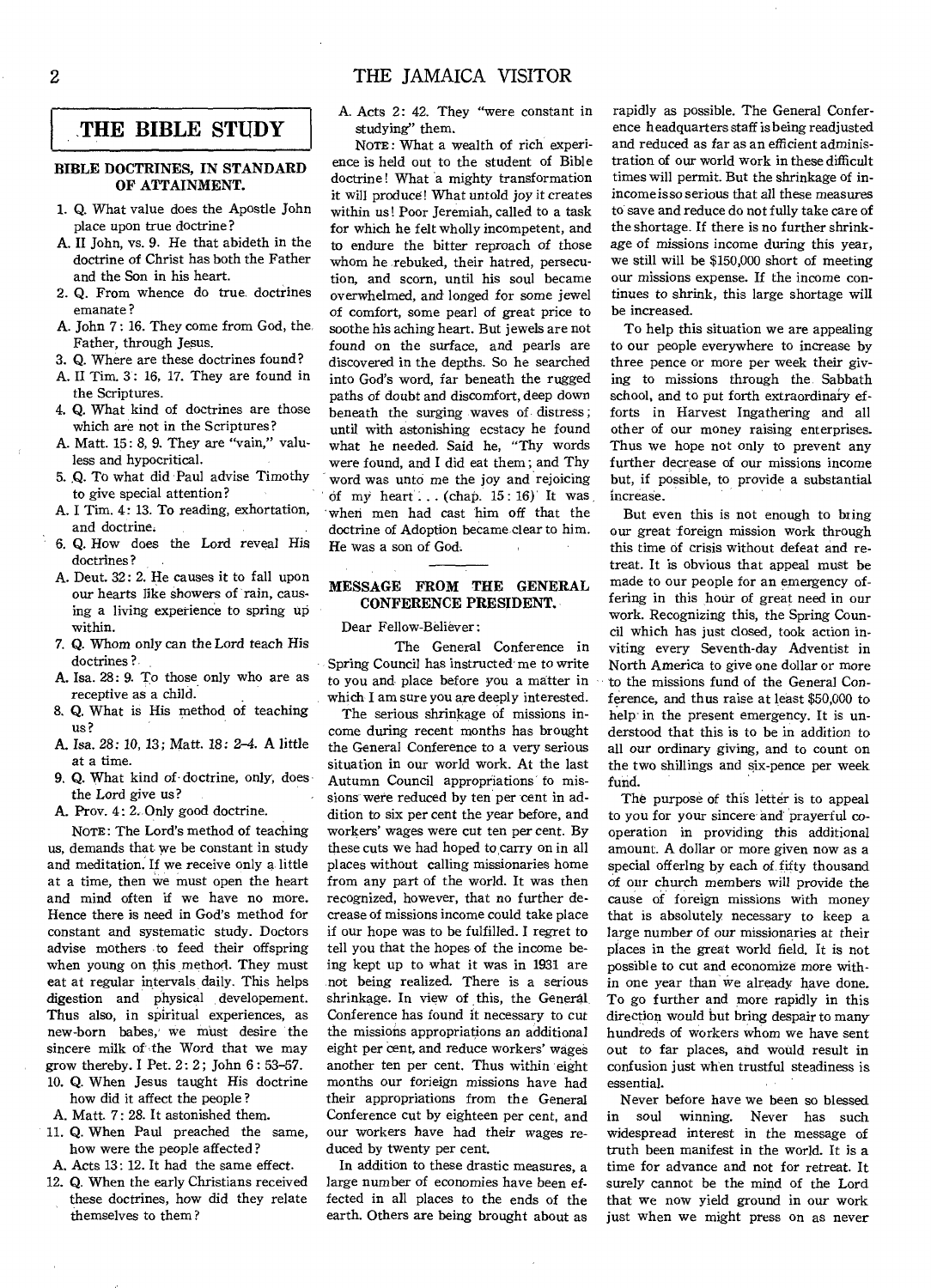before. Yet the most solemn fact that we have ever faced confronts us in this present crisis. We never were nearer retreat than we are right now. A supreme effort is required to prevent it.

If you and each church member in your family will put in an envelope marked Special Missions donation, a dollar or more each as an emergency offering, and hand it to your church treasurer on or before Sabbath, July 23, it may help us still to hold the line of our missionary forces intact in this hour when a dollar never counted for more in our work. The pressure of this present hour is tremendous ; but by the grace of the Lord, with each one doing his utmost for the cause, it will be successfully resisted. Please pray that the courage of God's workers and the faith of his dear people shall not fail, and that His cause shall still triumph in all places.

Earnestly praying that God may bless. you and all his people, that He may make His presence and power very real to you, and thanking you for your help, I remain, with brotherly greetings,

Yours very sincerely, C. H. WATSON. President, General Conference S. D. A.

# ANOTHER FEW DAYS IN JAMAICA, JUNE 16-23.

It is a real pleasure after a few months absence from our Island field to get back to the work in this most interesting portion of the Lord's great vineyard. I am especially glad that my life and health have been preserved that I am privileged to spend a few days in Jamaica in company with Brethren McWilliam, our Union Field Missionary Secretary, and H. D. Isaac, the newly appointed Educational and Y. P. M. V. Secretary of the Antillian Union. It is always a joy to meet our dear people of this Conference. It is most cheering and encouraging to know of the onward progress of the work in Jamaica in the ingathering of souls for the kingdom.

Our stay has been very short this time, owing to important work needing attention in other parts of our Union, as we have to hasten on to Santo Domingo and Porto Rico, and then spend sometime in Haiti before returning this way. Yet I have been glad for even a few days in Jamaica at this time. Being in the island only a week, I was glad for a short visit at the College at Mandeville and to know of the good work the school is doing both in mental and industrial lines. Few of our schools afford better facilities for industrial training than does the W. I. T. College. Truly our schoools are a refuge and a haven of safety for our dear young people. Oh that more of the youth of this island might avail themselves of the opportunity of a Christian education at this school.

I was glad also for the privilege of meeting with the faithful band of colporteurs who were just concluding a most excellent institute under the direction of Pastor McWilliam at the college. The Lord is greatly blessing our faithful colporteurs as they go forth' scattering the pages of printed truth.

It was a privilege also to visit the North Street church on Sabbath and Sunday night and to speak to large and attentive audiences on both occasions. On Sunday afternoon, June 19, I greatly enjoyed the opportunity in company with Pastor and Sister Edmed, of attending the very special programme given in the little new church building at Old Harbour. The programme was splendid in every respect. The children were to be commended for the most exellent manner in which their parts were rendered.

A. R. OGDEn.

# A **MESSAGE FROM THE PRESIDENT.**

The letter written by the President of the General Conference, and which appears on the second page of this issue should be carefully read, as it reveals that our situation to-day, while calling for new courage and faith, also demands a deeper consecration of all we have to the finishing of the work of God.

It is difficult for us to understand the prevailing financial crisis. Like the words of Zephaniah, we are walking like blind men. As one has said, "We are headed toward chaos." To us who know these conditions as signs of the speedy coming of our Lord, there is no chaos. "Ye are not in darkness." Yet earth's cleverest financiers have sought in vain for a solution of the problem. Doubtless the visible reason for it is found in the immense war debts, the abolition of hand labour by rapid machine manufacture, the system of buying on credit, by which people are lured into living above their income; and, perhaps, the increase of army and navy upkeep. But the reason underlying the whole collapse is that men have sinned. They have dispised God's law. They have a form of godliness, but deny its power.

So far as our funds are concerned, I, personally, see little promise of any increase. The winter will soon be over the cold parts of the world, and then thirty million bread-winners out of work, with four or five times as many dependents, will probably bring one fifth of the world's population into want. From our dear brethren in the United States has hitherto come a large portion of the funds that have maintained our strong Missions enterprise all over the world. They began our work in Jamaica, and have helped develope it to its present status. But now, many of them will be out of work. Yes, many of them to-day are beaten down with the cruel waves of swift and devastating struggle. Unable to sustain their own families except under great difficulty, we cannot expect that their gifts will be as large though their sacrifice will be greater. Therefore, we must do all we can. No snow will cover our land, no hail will beat down our fields, no frost will bare the trees that give us food. The sun saves us the cost of fuel for our stoves to keep us warm, and we live under an advantage we are apt to forget.

Shall we not then respond heartily to the appeals to come up to the help of the Lord in this crisis? Is it too much to ask for faithfulness in returning to God His own in tithes? Are we trespassing upon your good graces when we send out the Sabbath School S. 0. S.—call for an extra weekly gift? Surely not! Jamaica is noted for its, happy response, let us live up to our reputation, and in this crisis, let us really demonstrate that we long for the coming of Jesus, by a super-effort, and a dynamic determination to do our best and to give our most. The times demand it, the blessing of our Lord will follow it. H. J. EDMED.

**FIELD NOTES .** 

FROM SABBATH SCHOOL TO CHURCH. Three years ago a Sabbath 'school was organized at Broadgate, and its members, under the guidance of Pastor H. Fletcher were live and active. The result of its soul-winning activities was in evidence on June 11, when amidst great rejoicing a Church was organized with 19 members, and a candidate class of four. As foundation members, Pastor Fletcher' chose A. A. McKenzie and Sister F. Kelly, and when all had been duly "voted in" the officers were elected, the persons named being Leader and Treasurer respectively, with Sisters F. Kelly and;Irene Wallage as Superintendent and. Secretary. of the, Sabbath school.......

Following the election another meeting was held for the purpose of bringing to the Lord, "our back tithes," and as it was announced that £4 was brought in, there was great rejoicing. Says Brother McKenzie, "The Lord has greatly blessed this little church for its faithfulness in returning to Him that which was robbed, and I am asking you to pass on to the brethren this item, and to say that God is waiting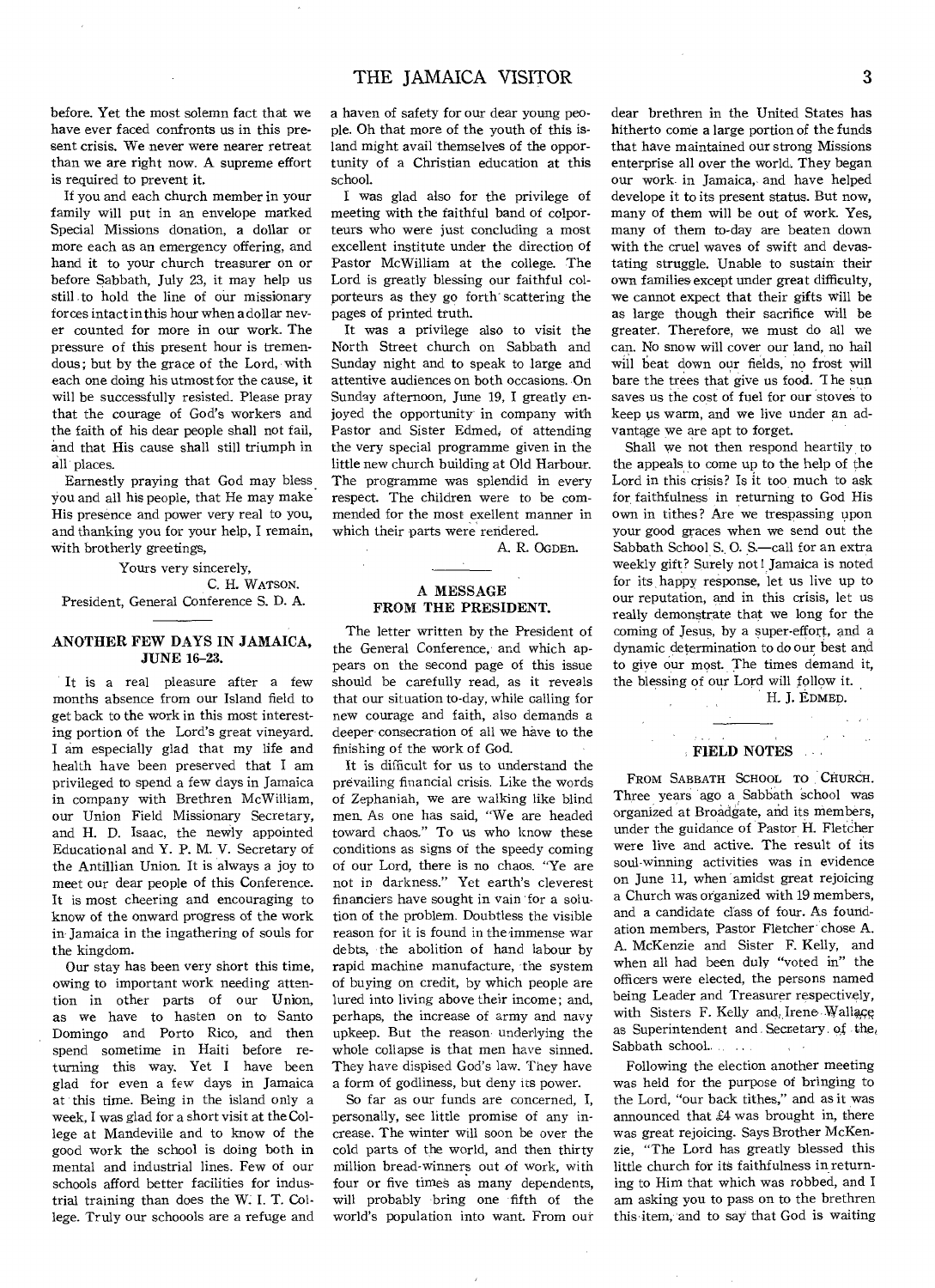to pour out His blessing upon all who will respond to the call of Pastor Fletcher."

Sister Kelly came into the office beaming with smiles, bringing in these tithes and other moneys. She talked of Big Week, and told how that almost all the books were sold, and assured us that the rest would be disposed of.

Welcome Broadgate members. We greet you with joyous fellowship, and pray that as you have begun, so you will continue to walk until Jesus comes.

Passing along the main road to Mandeville, just before reaching the clock tower, there is a neat little church built of Grit. In a surprisingly short time this edifice has grown needing only doors, windows and paint. It was difficult to hold meetings there in rough weather, and as the building funds of the Conference were exhausted as well as the purses of the little congregation, it was decided to see what a programme would do. About a dozen little boys and girls determined to do their part, and under Sister A. A. Plummer's skillful guidance, prepared to entertain an appreciative audience on June 19. There were about 34 items on the programme, the children rendering about half with admirable precision and remarkable success. How those little minds remembered all the selections that made them prominent, puzzled the astonished hearers. The Spanish Town choir, Miss Winnie McCatty and Mrs.\_ Lurch added much delight to the proceedings. Pastor A. R. Ogden gave an inspiring address, and the conference President congratulated Mrs. Plnmmer on the success of her undertaking. Pastor Ogden expressed his appreciation by presenting each of the children with a little Bible.

Pastor L. L. Hutchinson does not believe that all the fish have been caught yet, and has started a new series of meetings at Rollington Pen, where there is a growing congregation.

Is there saving power in our books ? Listen to this: Six years ago two colporteurs were selling the book, *Our Day*  in Spanish. Visiting the same place a few weeks ago, Brother Pedro Gonzelez found *seventeen* men interested in the truth, and had begun to observe the Sabbath of the Lord.

Again, Brother Ramratan tells how *Great Controversy* and *Bible Readings,*  sold to an East Indian in Trinidad, led seven converts to the baptismal font while seventeen others had decided to obey the truth.

And AGAIN : A Colporteur sold a copy

of "The Return of Jesus," and brought the. buyer to church a few times. This lady gave \$100 to Harvest Ingathering. The same book was sent to the sister of this lady, and "Present Truth." She began to keep the Sabbath, being baptized. This lady gave \$100 to pay a debt of the church, then two months later, \$500 for Harvest Ingathering, and next, she paid \$500 tithes.

Truly there IS power in our truth-laden books, and this makes the colporteur work of the highest value.

A message from a missionary sent out from Jamaica always draws upon our interest and we rejoice with them when we hear of their successes in other lands. Pastor 0. P. Reid has written us a letter from which we take the following report:

"I have been away from Nassau since last February, visiting the Windward Islands. I held a course of meetings in Long Island and organized a church of twenty members amidst the fiercest opposition. On May 8, I led thirteen candidates into the ocean-baptismal waters in the presence of a very large *crowd,* many of them walking six miles to witness the rite.

"On the 15th we gave a programme at which the Commissioner, the chief executive of the Island, presided as Chairman. I hung up our map of the world showing the places of our organization in every. country, and spoke for thirty minutes. Many persons were impressed. The Commissioner, in commenting upon the programme said, in substance, 'Did not our hearts burn within us as we listened to God's word ? We have never heard the like before. And, my dear people, as the Chief Executive of your Island, I feel that we should express our sincere thanks to the Mission Board of Seventh-day Adventists for sending us a missionary who can make things so plain.' His speech has created a great impression in our favour. Many who were hesitating, have now decided for the truth, among them being two white families. I have arranged for another baptismal service on June 19, at which I expect to baptize the most influential resident of the Island. We expect in the near future to have three churches on this Island instead of one. Please give my kind regards to all my friends in Jamaica."

We just happened by permission to peep into a private letter addressed to Pastor Ogden from Pastor *R.* J. Sype, and noticed how in many ways the Lord is opening up the work in the Bahamas to such an extent that the brethren there do not know how to compass the work. Pastor Sype has been travelling among

his Islands, only to find openings and ripe fields on every hand. We feel that we with Pastor Sype are brothers in the same affliction. Forgive us for calling the progress and advance of the work of God an affliction ; but with an empty treasury and so few workers, even that which otherwise brings infinite joy to our hearts is shadowed by our inability to give the openings of Divine Providence the attention demanded. How earnestly we should pray the dear Lord to make us liberal and active to meet the crisis. Then as we pray, give. Give our own lives, our own talents, our own cash, and our own fervent prayers. This alone can change the outlook to-day. After all, it is not only cash we need, but consecration.

This beautiful letter was not sent for publication, but as we read it, we felt that it was worthy of a place in our columns. It is thus: "The depression around us is getting severe; but the harder it becomes, the more self-denial we must practise in order to keep God's work going. It would indeed bring sorrow to us if our Missionaries had to be recalled.

"I am very much interested in the Youth's Instructer. It is a real instructor to us young people. Many of us read too little good literature, and our minds are being poisoned with worthless novels. One who is looking for pearls will find them in the Youth's Instructor. I cannot get enough of them as we are too poor to subscribe for it.

"The times are very serious, and the evil one has many snares laid in our paths, especially for the youth, and if we do not follow Christ, we shall lose our way. The world is looking to us to set an example. Pray for us that we may be wrapped up in Christ that self will sink out of sight, and the world looking at us will not see us, but Christ."

ALMA FRECKLETON.

A new plan. In considering how many of our members could have a copy of the "VISITOR" each month, the Conference Committee recently decided that the regular list of the subscribers should be maintained as far as possible, and that a few copies be sent to the Home Missionary Department officials of every church each month to sell by the single copy for one penny each. The sale should not take place on the Sabbath day, but those who desire to have them can get their copy on the Sabbath, and place the penny in the tithe envelope, and mark it on one of the vacant lines, *V. id.* In this way it is hoped that a copy will be obtained by each family as many can spare the one penny who might find it inconvenient to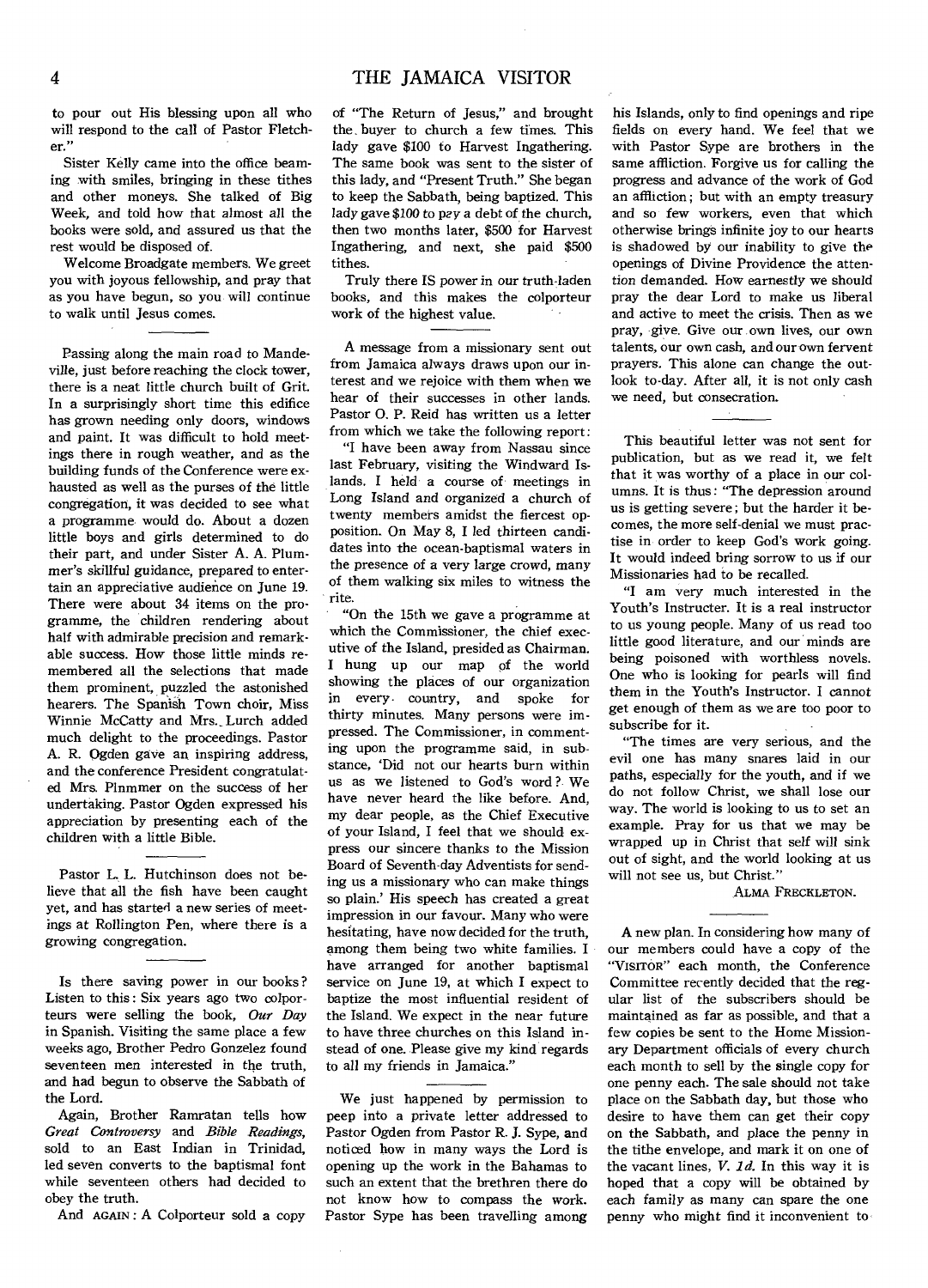put down the full shilling. In suggesting this plan, it is understood that the tithes envelope is made up before the Sabbath.

We desire our young people and children to take an interest in sending answers to the questions each month, and we desire reports from church officers and members of the various activities. We want the "VISITOR" to be a genuine Jamaican paper.

Fine weather favoured the day of the Quarterly meeting at North St. Church, July 2, when a very large gathering as-. sembled at the varied exercises. The thirteenth Sabbath progrmame which the heavy rains compelled to be postponed from the previous Sabbath, the Sabbath School feature; and, under the guidance of Bro. E. E. Walters and his efficient staff, added much interest. The Lord's Supper was administered by the President of the Conference, a splendid spirit being manifested. At four o'clock Pastor L. L. Hutchinson conducted a baptismal service, in which five were led into the waters of witness for Christ. Pastors Rashford, and Smith were the main speakers, and their helpful discourses were punctuated with many hearty "Amens."

We deeply sympathize with Pastor W. H. Randle in the recent loss of his very faithful and valuable horse. Our ministers are nobly accepting the financial situation and its unavoidable reduction in their incomes, and they cannot afford to lose the animals they depend upon for their work. But Brother Randle's loss means more than that, for a faithful and reliable horse carries a value that money cannot express, and is difficult to replace.

We were favoured by a visit from Pastor Hookings, of New Zealand, recently. He was passing through on his journey home to his relatives in England, after many years of faithful work in the Cause, having now retired because of, his advancing age. He is over eighty years of age, and was one who suffered loss in the last earthquake, when his dear wife and daughter were killed by falling masonry. His visit was short, but very sweet. He was charmed with what he saw in Jamaica.

The College Press should now consider changing its name to College Pressure ; for it has so much work—all unsolicited that the word pressure expresses the pressing orders that press in for the Press to press forward. Good work always commands a demand, and that is what explains the steady advance of our newest

industry. Those little note pads made out of cuttings and inscribed on each page with a neat ad. take the cake for attractiveness, neatness, and execution. When we fill them with notes, we just hate to throw them in the waste basket, although they are made of waste paper.

One of the Agricultural chiefs of this Island remarked to us, "Those College people of yours grow the best of everything. As a judge of the Argricultural shows, I have a puzzle to see how I can find an excuse for not giving you a prize, for Mr. Parchment would take all the first prize's if the judges could not find some way to give them to others."

"Yes, I know your school at Mandeville, my table never has any other bread but the College bread. It is the best in the Island, undoubtedly, and we always recommend it to our friends."

He was a clergyman of another denomination, and as we talked after he had given Professor Dunn an order, he turned to me and said, "Your\_ institution at Mandeville turns out the best woodwork that 'is made in Jamaica, that is why I like to support it." Yes, efficiency commands a demand. Let us all aim for the' best. Hard times will not hurt 'us much then—at least we will get what is to be gotten.

Here is a message sent by brother Rashford of Little London, from an aged Brother who is blind. He is past 82 years of age, and a loyal S. D. Adventist. Before uniting with us he had been a respected leader of the Methodist Society for 46 years, and accepted the truth under very trying circumstances. In sending a contribution of £4 toward the finishing of the little church of Little London, he writes,

"As a fellow-traveller, I felt a desire to leave with you a word of encouragement. Stretch out your arms, work together, encourage one another, so that the work may be finished in God's appointed time. The Lord will pay to every labourer for Him according to His will. He does not pay as man pays. His award is life for ever and ever. I may never see you again, for I am travelling to the Holy City whose streets are paved with gold. Will you be there? He that soweth little shall reap little. Sow beside all waters. The Lord has been pleased to give you £4 through this feeble worm, to encourage you, and I hope he will bless you abundantly."

(signed) HENRY A. ANDERSON.

Brother David N. Francis found the truth last February through a tract given

to Brother Harris. His Family consists of five members who are all united in observing the Sabbath of the Lord, and they hold meetings in their home.' Two of the family are children, Donald and Ida and they are a very important branch of the new Sabbath school. Grandpa has also been won to the Message, having been an honoured Deacon in his former Sunday-keeping church. We truly welcome them all. There is a touch of pathos in the letter where it says, "We are all as newborn babes, feeding on the sincere milk of the Word which was hitherto hidden from our eyes." May the Lord bless the little light house of Richmond Park.

Pastor H. Fletcher is having some splendid meetings at our church at Bagbie, where he has started a new series of meetings. He enjoys the hearty co-operation of the church, and that always spells success. Two new converts have already stepped out and attended the Sabbath meetings. Crowds of hearers throng the chapel nightly; while on Sundays, they come from far and wide. Let us pray for the, success of these meetings.

A new effort is now in full swing at Petersfield, this being the first effort to be made by Brother R. B. Campbell. The Mile End church Brethren have been working on this for some time, so that there is already a foundation well and truly laid. We wish our young Brother every encouragement and success. If we avoid speculative subjects that are not clearly laid down in the Scriptures, avoid imitating the modern evangelists, and give the plain, simple Message for our time, there is a power that accompanies the truth that none can destroy. It will always win. We are sure that our people will not only wish Brother Campbell success, but that they will also hold him constantly before the Throne of Grace.

In order to balance our budget for the half year ending December 31, 1932, the the Conference Committee voted as one measure to invite Brethren R. B. Campbell and A. Haig to become self-supporting for three months, thus enabling the Treasurer to save the sum of their wages for that time. These two loyal young men have cheerfully accepted the plan, and will devote that period to colporteur work in which they have always been pre-eminently successful.

A member writes, "I believe that Jamaica S. D. Adventists could by being more faithful to the Lord in the matter of paying Him their tithes, more than make up what the Budget needs, as there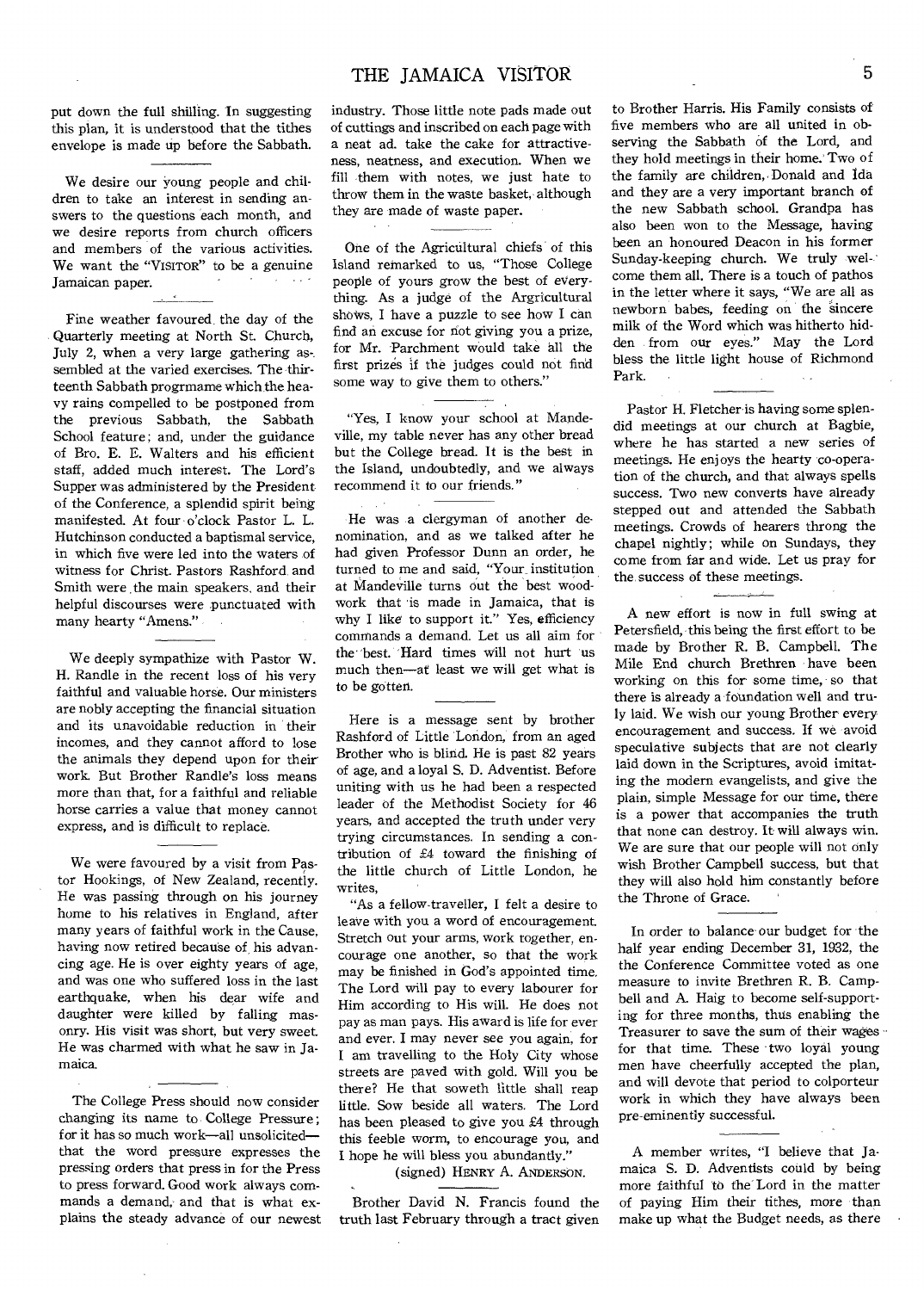are so many members who do not really pay a tithe (tenth) of their income. Some just give a small donation and some give the Lord nothing. Why not have a revival and get every member to be faithful in this solemn matter. It will be terrible if any of us should be guilty of not only robbing God, but also robbing the people of their opportunity to hear the truth." We say, Amen.

### **A VISIT TO GLENGOFFE**

When I was pressed practically to the minute to conduct a funeral service at the above on the 1st day of February of this year, immediately after the service, I began to entertain the thought of accepting an invitation whenever offered to visit the brethren, assuring myself that the devotedness and spiritual aspiration characteristic of those who are looking for the speedy return of Jesus would be our experience during such a visit. And while I am regarded as a link in the chain of life which *is wearing* thin, yet my heart feels young enough to last for "One more day's work for Jesus" and conscious of a vitality which protests being ordered to the rear, I expected that which came early in June.

Leaving Kingston on the 10th, we started in earnest for a revival, of the work. On Sabbath the 11th, the Lord drew very near, to us and we had a good day. The distance of one and three-fourths miles from the church to the hospitable home of Brother and Sister Howell where I then •stayed, began to challenge my strength after three days, and confident that the days of youth that have bloomed and flowered have had their sunset in scores of. years, I spoke with the brethren, and they succeeded in getting the home of Sister and Brother West whose hospitality I enjoyed during my stay.

The impression borne away by those who attended the meeting on Sunday night, prompted them to bring their friends, and every night the meeting was such as to strengthen the courage of the brethren and to arouse an interest in the hearts of the visitors.

Visiting among the friends resulted in an increased, attendance each *evening,*  especially, as some of the brethren would accompany me on these *visits.* 

The candidates that were in preparation, received further instruction on the vital principles of our faith and were ready to go *forward.* 

On Sunday morning we had a large gathering in the church who listened with intense interest to the principles underlying baptism, and its importance, while an equally large crowd waited for us outside the church by the pool.

The gathering was very representative and orderly. A solemnity pervaded the scene as seven persons were bruied with their Lord to rise and walk in "newness of life." The Ordinances of the Lord's house were celebrated, and a rejoicing was the experience of the brethren. There were those whose feet had grown weary, came forward and expressed their desire to retrace their steps and enlist their interests again with the people of God.

One was also taken in upon profession of faith, making a total of eight added to the church, while the interested ones will be in preparation for the rite in due *time.* **I. A. REID.** 

We found this letter in one of our exchanges, *The Lake Union Herald,* and as it shows how our brethren from oversea who are working with us write about us, We have taken the liberty to publish it here without the' author's consent. It *is*  always very pleasant to know that our colleagues from other lands really love us and our country and work. God bless them!

# **WEST INDIAN TRAINING COLLEGE**

The longer we stay in Jamaica, the better we like it. It has come to be home to us in a very real way. Our work is pleasant, and it becomes more and more enjoyable. We shall have been here two years this fall, and we can scarcely realize that so much time has elapsed. We have had many things come into our school work to interrupt it, but with God's help we have met these problems and are not discouraged.

The industrial features of the school are meeting an important need. The woodworking department has enjoyed a successful and busy year. Starting from an income of £45 to £70 monthly early last year, we have been able to increase it until only a *few* weeks ago one month's income exceeded £160. We are able now to average £100. The young men are eager to make a success and to see the work which is done really represent the school. We have not been able to make products to stock because of the increasing demands for immediate orders. It has seemed really remarkable and providential that such a volume of work has come to us, when other places just like ours seem practically idle. We have every reason to believe that the Lord has a special care for the work here.

The other departments of the school likewise are doing well. I have just finished a new bakery to house our baking industry, and in the new quarters we trust that its business will increase. The new building is one of the products of the Big Week campaign one year ago.

Mrs. Dunn and I are keeping well. The climate *is* cool at this altitude. Not long ago we made a tour of the island in our car, and had the privilege of seeing nearly all of it. But after we had made the trip we returned home feeling that the best place in Jamaica is at the West Indian Training College.

LSELIE L. DUNN.

# **WORKING IN THE MANDEVILLE HOSPITAL**

Knowing that singing rightly conducted can touch the hardest heart, the writer approached the doctor in charge of the Mandeville Hospital for permission to conduct a *song* service in the institution on Sundays.

Half an hour was granted with the restrictions that no tracts must be handed out to the patients, no singing will be allowed when there are serious cases of *illness,* also the service must be through before the regular visiting hours.

On the 3rd of July we paid our first visit. A company of six persons from the' college went down taking along with us a folding organ. The main ward was the appointed place, for our' service. During the singing of the first song almost the whole institution of patients, nurses and labourers found their way to that ward. The beds and other available seats were all occupied with eager, listeners.

Our time being limited we lost no time in the opening of the service which was carefully planned as follows: Chorus, duet; and solo. A few verses of Scripture were read with brief comment followed by prayer, quartet and another solo. We were through in twenty-nine minutes.

The patients expressed their appreciation remarking that it was something unusual. The nurses also requested us to come again.

We sincerely hope this small beginning will blossom into a rich harvest of souls. W. S. NATION.

He was one of the great teachers of the highest schools, a real stickler for the coventional and recognized standards of his time. His name was Nicodemus ; and he wanted to see Jesus—not openly, for no one must know of the interview—he was a teacher, and thought of his reputation. It would never do to be seen talking to one so far down in the social scale as the Nazarene Carpenter. However, they met in a quiet place. "Rabbi," said the learned college man, "we know that thou art a teacher come from God." How did he know? Our Lord carried no earthly diploma. The only letters He could place by His name might be, L. D., which stands for "low down." He had passed no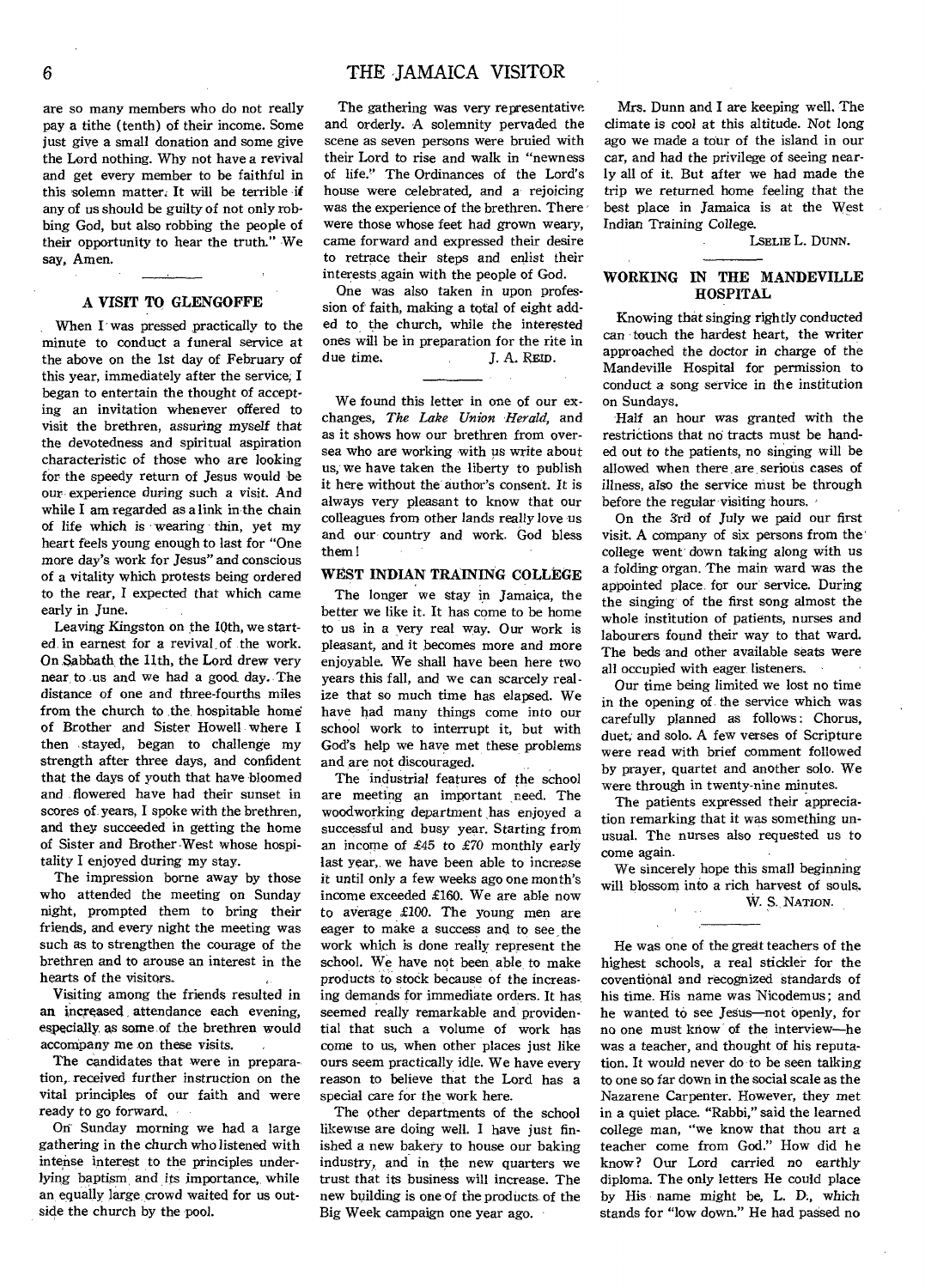recognized examinations. Yet, as they talked, it became clear that the high-up recognized man could never pass equal tests with the Carpenter. The position was easily reversed. The Lord demonstrated that the recognized system left out the most important part; and, after all, He knew more than His teachers. Which education was the best ?



# THE TEN-MINUTE MISSIONARY SERVICE

- 1. Q. Where should the ten-minute service be held ?
- A. In every church in the Jamaica Conference.
- 2. Q. When is it held?
- A. Just following the Sabbath School before the members are scattered.
- 3. Q. Why is the ten-minute service held?
- A. For the purpose of securing missionary reports.
- 4. Q. Who conducts the service?
- A. The missionary leader, or some one appointed.
- 5. Q. How may we avoid confusion?
- A. The Sabbath school classes are to hold together.
- 6. Q. What else is necessary to preserve order ?
- A. The Sabbath school must not scatter and the leader must take charge of the meeting without delay.
- 7. Q. What plan is adopted for securing reports ?
- A. The Sabbath school class constitutes a reporting band.
- 8. Q. Who secures the reports from each member of the class?
- A. Usually the. Sabbath school teacher or some one appointed.
- 9. Q. How long should the ten-minute service be held?
- A. Not longer than ten minutes.
- 10. Q. How may the service be profitably conducted?
- A. By securing the written reports, and at times hearing oral reports; also by giving consideration to plans for work as the time affords.

# A LESSON IN REPORTING MISSIONARY WORK.

- 1. Q. Who should report missionary work ?
- A. Every church member and all others who join in missionary. enterprise.
- 2. Q. How should reports be rendered?
- A. On the individual report cards provided.
- 3. Q. When should missionary reports be secured?
- A. Each Sabbath at the ten-minute missionary service.
- 4. Q. Who collects the reports?
- A. The teacher acts as band leader passing report cards to members of the Sabbath school class.
- 5. Q. When do the teachers receive blanks?
- A. Before the Sabbath school begins.
- 6. Q. Who has charge of the blanks when not in the hands of members?
- A. The missionary secretaries.
- 7. Q. Are all reports to be gathered during the ten-minute service?
- A. Yes, but oral reports may be rendered in the regular missionary meetings and M. V. meetings.
- 8. Q. How can the service be made interesting?
- A. By each one taking an active part in the missionary work of the church.

We would like to announce the results of the Big Week campaign, but are unable to do so at this time. We are sure that seeds have been sown that will bring forth fruit in the Kingdom of our God. If it were not for the saving of souls we would abandon these campaigns.

The three-fold blessing of the Big Week is very evident. All who heartily take part are revived, the barriers of opposition are broken down, and souls are converted to the Truth. Funds are also secured for the further prosecution of the work.

If nothing unforeseen prevents, our Conference should contribute £175 or more to the Extension Fund this year. We feel to praise God for the splendid co-operation of our dear believers in these missionary campaigns.

The Broadgate company failed to get their Big Week books on time but rather than miss the opportunity of having a part, they have asked for the privilege of rendering full service.

May God bless our consecrated lay members.

### Looking Forward Hopefully.

The Harvest Ingathering Campaign begins next month. It is not too early for us to begin to pray and plan for its success. In this Campaign all our brethren are urged to unite. If all will do what they can, we are sure the results will be satisfactory. "Then said Jesus to His disciples, The harvest truly is plentious, but the labourers are few, Pray ye therefore the Lord of the harvest, that he will send forth labourers into His harvest." Matt. 9 : 37, 38.

Will you not heed the Master's call to prayer?

The supplies for the Harvest Ingathering Campaign will be forwarded to the churches as soon as possible. We hope that each church will enter into the campaign with promptness and enthusaism.

A Wish-bone Will Not Serve As A Back-bone In The Ingathering Campaign. BYRON A. MEEKER.



Owing to the lack of means to carry forward the great work the Lord has placed in our hands, the Inter-American Division committee has recommended that the Sabbath schools in this field be asked to give a *special* offering to Missions each week. A gift of one to five cents extra has been suggested for each Sabbath school member. The goal to be reached being an average of one halfpenny per member in each school. This will be called the S. 0. S. offering and we recommend that it be taken up just before the close of the Sabbath school.

We have sent out a circular to all our Sabbath schools dealing with this matter, and enclosing a very urgent appeal from Professor Adams, the Sabbath school secretary of the Inter-American Division. We trust the officers will deal with these promptly, and we feel sure everyone will respond to the very best of his ability. \$13,000 is the goal set for Inter-America, and Jamaica must have a good share in this.

*Everton Park* has reclaimed their "Pennant" through an increase in offerings and Honour Cards.

*Kencot* reached 166 per cent in offerings the past quarter.

*Carron Hall* set a special goal for the Thirteenth Sabbath and Miss Adlin Boyd, the S. S. Secretary writes that they put forth earnest efforts to reach it. After singing, "Give a nickle more" a few pence were added so that they came very little short of their goal of £1. Every school should set a goal for the Thirteenth Sabbath.

*Be.field* has won the "Pennant" after determined effort for many quarters. Miss Gertrude Palmer the secretary says, "We appreciate the 'No Retreat song' very much. They have given an impetus to the offerings. I do pray that the Lord may bless us with more means so that we may give 'just a little more' "

Offerings increased for Missions has won for you the "Pennan<sup>4</sup>," Belfield. Congratulations from the S. S. Department !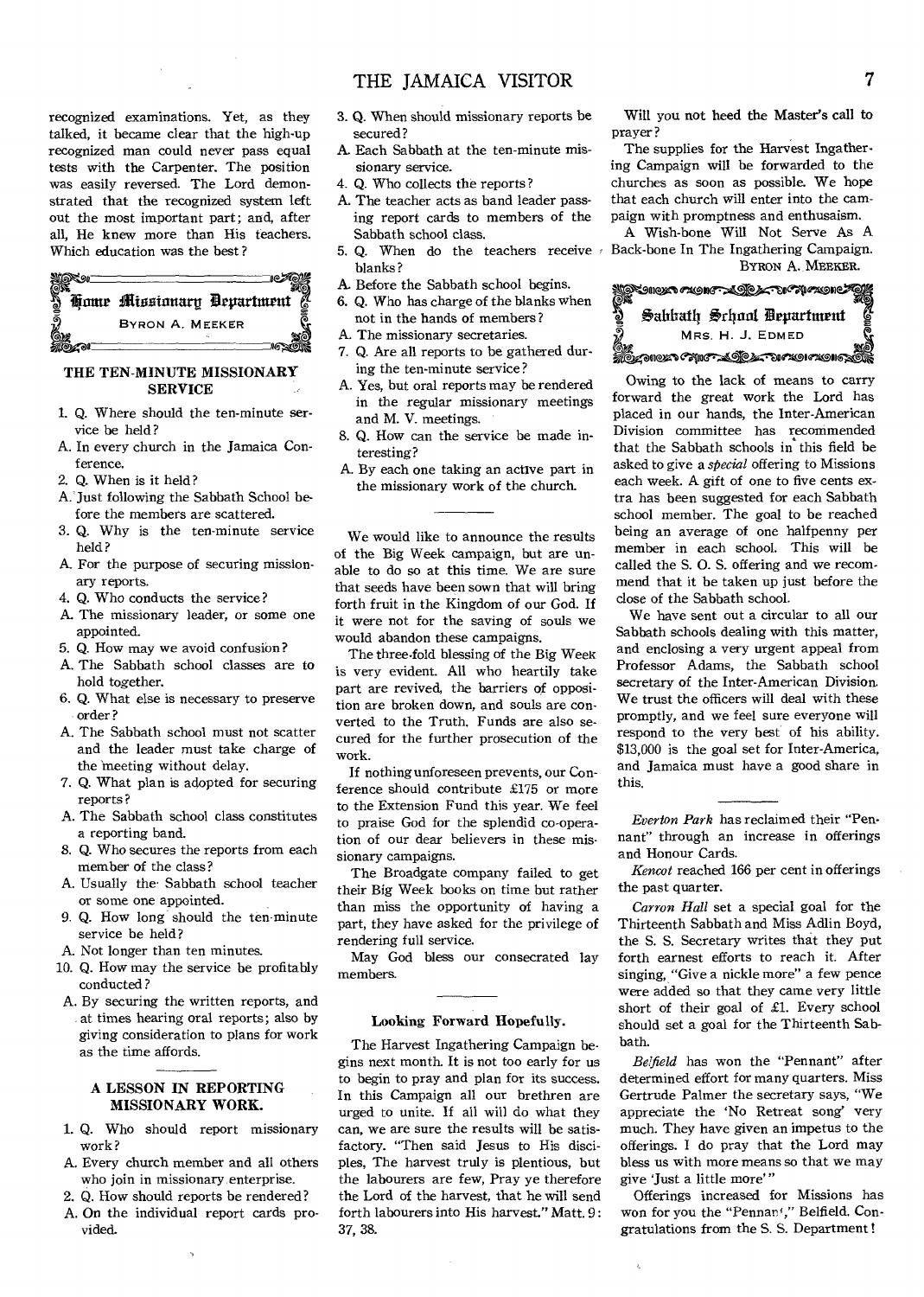# 8 THE JAMAICA VISITOR

Ninety-two secretaries were on time with their reports. *Maryland* has the honor of being first. Report in office June 27.

A number of letters have come in since the close of the quarter enquiring whether Honour Cards should be given to members who have been prevented from attending Sabbath school for one or two Sabbaths for various reasons. I will quote again two recommendations that were adopted at the General Conference in 1930 at one of, the meetings of the Sabbath School Department. They 'read thus,—We *recommend, 1;* "That our Sabbath school standards be held high, and that Honour cards be issued only for perfect attendance without tardiness and for daily study, with a ten minute minimum as the time of study; the only exception to the standard being for absence due to *most unusual circumstances which no forethought, preparation or adjustment could have avoided, such , as serious illness, or an act of Providence, as in case of cyclone, earthquake, blizzard, etc., and that perfect attendance cards be issued to such members, family, or group, if they have faithfully carried out the Sabbath school programme and rendered a written report to the secretary of the Sabbath ,school, giving daily study and offering items, together with other information that' may be of interest in the program of the school to which they belong."* 

*We recommend,* .2; (a) "That those who can anticipate an absence of several weeks, arrange to • have their names dropped from the class record and enrolled in the home division."

(b) "That we continually urge that honour, and truthfulness are more to be desired than a perfect record in attendance and daily study, and that we, urge officers .of local schools to, see that greater care is exercised in the making up of Honour card lists."

NOTE. In the place of blizzards which we do not have in this country we have felt that *very heavy rains* would take their place. ,

We trust the officers of the school will give these recommendations a, careful reading for we must not let down the standard.



The Institute held at the W. I. T. College was a real inspiration to our corps of colporteurs. They have all set higher goals for the balance of the year as a result.

The great Master teacher sent out His disciples two by two, and they had success. The leaders of the colporteur work have adopted this Heaven-born plan and have paired off the colporteurs as follows : B. A. Ricketts and R. B. Wallace for St. James; L. Dillon and S. G. Grant for Trelawny ; C. Ricketts and C. Cousins for St. Ann ; H. Fletcher and A. W. Heron for St. Mary; A. Dawkins and R. Haye for St. Elizabeth; K. E. Destoe and Andrew Robinson for Manchester; H. G. Miller and S. Nation for Clarendon; Alex. Spence and A. U. E. Young for St. Thomas; B. E. Hurst for Westmoreland.

Brethen Spence and Young have taken the lead in the amount of work accomplised and time put in during their first week in the field after the Institute.

Brother Dawkins' report of the work of his new partner who has been in the field for the first time is encouraging. He says that Brother Haye is going to make a good Canvasser. This young man has been recommended by Brother Haig. Look out for his reports.

Realizing that prayer is the secret of success, all agreed that between the hours of 12 to 1:00 p. m. each day each colporteur would send up a petition to heaven, and thus together their voices would blend in prayerful supplication to God.

We are glad to welcome Brother A. W. Heron once more to our colporteur ranks. The Lord is blessing him in the taking of orders, and his preliminary efforts on the whole have proved successful.

"No man liveth unto himself" is so true. As one travels over the field he has to meet with the conduct of our colporteurs. It is sad to say that there are some who need to be more polished in their manners. One may push as hard as one may at the gate of success. "It will creak and stick, unless you oil its hinges with courtesy."

W. S. N.

# STUDENT COLPORTUERS IN AFRICA

Division Field Secretary Vixie has great reasons for gratitude over the success attending the work of the students from Helderberg College :

"It has been a real surprise to all of us to see how well our student colporteurs have done this year. Thus far they report seven week sales. We have one colporteur that has reached the high figure of £560 in orders and £50 in deposits. He is selling *'Bible Readings'* and is working in a section where they have had droughts for the past three years. His success is due to his close walk with God and his perseverance. Several have reached the £200 mark and all have done well with the exception

of. one. We are expecting a dozen or fifteen scholarships."

| Colporteur Report                     |           |                              |
|---------------------------------------|-----------|------------------------------|
| June, 1932.                           |           |                              |
| <b>HOURS</b>                          | SALES.    | DELIVERIES                   |
| 92                                    | 23.12.0   | 6.5.0                        |
| 50                                    |           | 6.12.0                       |
| 37                                    |           | 8.0.0                        |
| 64                                    | 21.18.0   |                              |
| 61                                    | 5.4.0     | 21.13.0                      |
| 69                                    |           | 6.0.0                        |
| 45                                    | 18.4.0    |                              |
| 64                                    | 7.17. 0   | 8, 8, 0                      |
| 44                                    | 15.11. 6  |                              |
| 496                                   | 115.16. 6 | 84.10.0                      |
|                                       |           |                              |
| West Indian Training College          |           |                              |
| PROFESSOR R. E. SHAFER<br>16<br>. cal |           |                              |
|                                       |           | 5, 2, 0<br>6.10.0<br>11.18.0 |

# NEWS NOTES

The' tenth grade English class, encouraged and assisted by their teacher, Mrs. Rathbun, are putting forth their best efforts to get the news notes written for the JAMAICA VISITOR. They haven't had much practice in this kind of work yet, and the best results may not be seen with their first attempts. However, as constant practice makes perfect, it is hoped that satisfactory results will soon show their determination to do better each time, till the best is reached.

From this year's Flower Show in Mandeville the College received ninteen prizes. The College Farm received four and three of the teachers received fifteen for their flowers. Mrs. Rathbun, who reared many beautiful flowers, received nearly three pounds in *prizes.—Edith Boyd.* 

On July 13th, 1932, the members of the Agriculture Class along with our teacher, Mr. E. E. Parchment, paid a visit to Mr. Benjamin's farm in the district of Old England. We were greatly benefitted from this visit, because of the practical lessons we received.—A. *Laing.* 

The chief products of the Woodwork Shop are doors, windows, and other house furniture. At present there is a new folding chair which seems to be especially liked by the public. It is not for reclining but is fitted with arms and has a canvas back and bottom. TWenty have been sold and there are orders 'for fifty more.

A few days ago the officer of the Northumberland Fusiliers at Up-Park Camp, Cross 'Roads, gave Professor Dunn an order for five tables and chairs. He was much pleased with the work that is being done.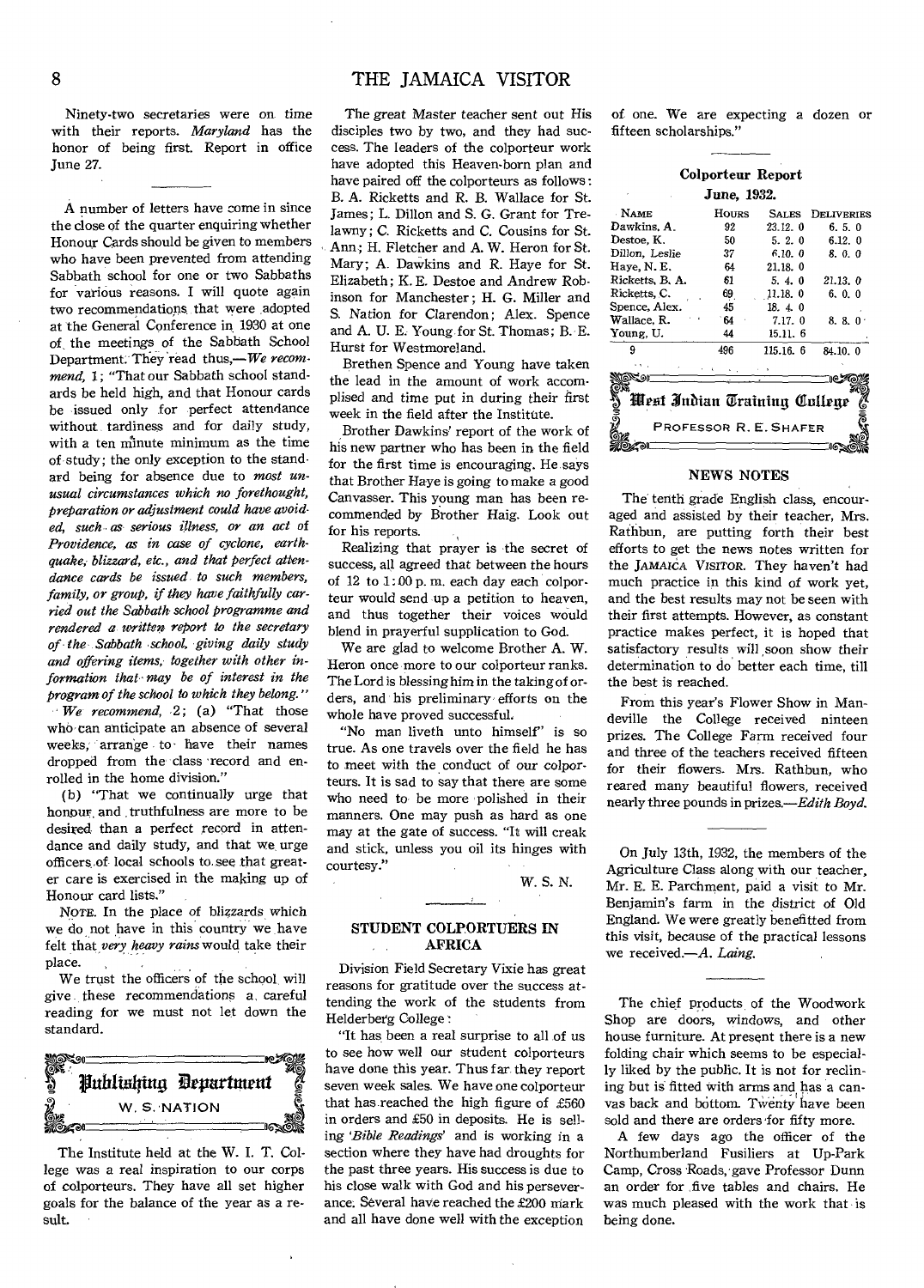I am sure you would be surprised to know that there is about £100 worth of orders on hand. The superintendent keeps the seven young men in the shop quite busy. We welcome visitors any time from Sunday to Friday.—Cleve *Henriques.* 

May 17, a very interesting as well as beneficial programme was given in the Chapel by the English II class. There were many visitors from the town of Mandeville and the vicinity. It consisted of all American lyrics this time. We studied American Literature first, as it is simpler than the English. The next programme will consist of English poetry and will be given August 14 by the English III class.

Most of the poems were sung after being recited which aided in leaving more of an impression. Every piece came off well, and after the singing of the National Anthem we all went away feeling well benefited.

We do feel incapable of giving God thanks for the great progress which He has given the Printing Department this year. Last year it was termed the infant department, but like the Little Horn in Daniel it grew and waxed exceeding great, and has expanded into another apartment. We are now booking many more orders than usual. Last month we booked *£77* worth of orders and are hoping to do as well this month.

At this time we are working on the Harvest Ingathering leaflet and other miscellaneuos jobs. We do pray that God will continue to bless us in all our undertakings.

We are very thankful to say that Mr. Aston Hamilton, who suffered from a very serious accident in March, is out of the hospital now, and is able to get around quite easily with the aid of a crutch which he will soon be able to do without. This is a great evidence that our prayers do not go unanswered.—Clayton *Henriques.* 

Mr. Leonard Morrison, an alumnus of the W. I. T. C., and his family have moved from Kingston and are residing about a mile from the school. He is once more in charge of the Sheet Metal Department.

The effort to get more Jones Spelling Certificates has not died, for more students took the course this year than ever before. Those awarded these certificates given by the Research Department of the Hall and McCreary Publishing Company for the two years course were: Miss H. Gauntlett, with an average of 99.6%, H. *Carson,* 99.5%, Miss T. Murray, 99%, Miss E. W. Parchment, 99.4%, Clayton Henriques, 98.6%, S. Harris, 98.1%, Miss D. Brodie, 97.6%, Miss N. Carlson, 97.5%, and Cleve Henriques, *96.3%.—Thomas Galliano.* 

Two weeks ago we had Elder and Mrs. Meeker, Mrs. Hutchinson, and Miss Burke, from Kingston, visiting with us. Mrs. Hutchinson, in one of the Chapel periods, encouraged us in our school work by telling us the way in which God has helped many, and that He'll also help us. Mrs. Meeker also rendered some exquisite musical selections accompanied by her voice. We surely appreciated their visit, and hope they will soon return.—Iris *Smith.* 

Young Peop**le***s* Page

# HOW ENGLAND GOT ITS BIBLE

The English Bible was a long time coming into being, so that in the early centuries of the Christian era, with very few copies extant, and those in the Latin language, there were few who knew anything about the Word of God in England. It was on a cold winter's night, about 1250 years ago that a young cow-boy, of very poor station, sleeping on straw in a stable connected with the famous old Abbey of Whitby became very depressed in spirits. Indeed, he was disgusted with life. He had been attending a feast with many of his old companions, where every one had agreed to sing something to entertain them. The songs chosen were simple rhyming and often quite unedifying. When it came to young Caedmon's turn, he felt that he was unable to join in the mirth and hilarity, and he left the festive board, and had returned to the humble bed to sleep off his sense of depression.

While asleep he seemed to be lost in a halo of glory, which, lighting up the stable, revealed a Person who Himself had been cradled in a manger, and whose life had been shadowed with sorrow. The Divine Visitor bade him be cheerful and sing, but the lad replied, "I cannot sing, I am too sad." The Visitor, however, persisted, and answered, "Yet shalt thou sing to Me."

At this statement, the cloud of sadness was dispelled, and with a sense of freedom, the young man put into *verse* and rhyme many of the truths of the Bible.

Some of these songs were afterwards written out, and they were copied by the royal hand of King Alfred the Great, the most spiritual king that England ever had, and a lover of the Bible. These rhymes were lovingly cherished by the English people, and are still to be seen in the British Museum. But Caedmon died in the year 680 A. D.

King Alfred was a prayerful man and loved nothing more than the Word of God. He became king of the Anglo Sax-

ons when he was only 22 years of age. He cherished one great desire—to see every English boy and girl in his dominion read the Bible. He once wrote, "I wish that all the freeborn youth of my kingdom should employ themselves in nothing until they could first read well the English Scripture." He translated much of it. The Lord's prayer as he translated it reads thus:

"Fader oure that art in heve,

I-halgeed be thi nome,

I-cume thi kinereiche,

Y-worthe thi wylle also is in hevene so be on erthe,

Our iche-days-bred gif us to day,

And forgif us oure gultes,

Also forgifet oure gultare,

And ne led ows nowth into fendyngge, Auth ales ows of harme,

So be hit."

This good king died before his work was complete. But he left us the ten commandments, the Gospels, the Psalms, and other parts of the Scriptures in our own language as it was then spoken.



Well, Little- Folks, what a day we had over in England when we visited the Zoo! Do you remember what the Zoo is? It is a lovely park in London, a part of which is set off in which to keep specimens of live wild animals, birds, reptiles, etc., from all over the world. If one wants to see it all, it will take several days. But it is so interesting. Lately they have been adding live fish to the attractions. When we were there we saw some of the most wonderful creatures from the sea, and you would be surprised what a lot of things have to be done to get these fishes to live there.

London is so cold, even in summer time, as compared with our climate, and the fishes that come from these warm